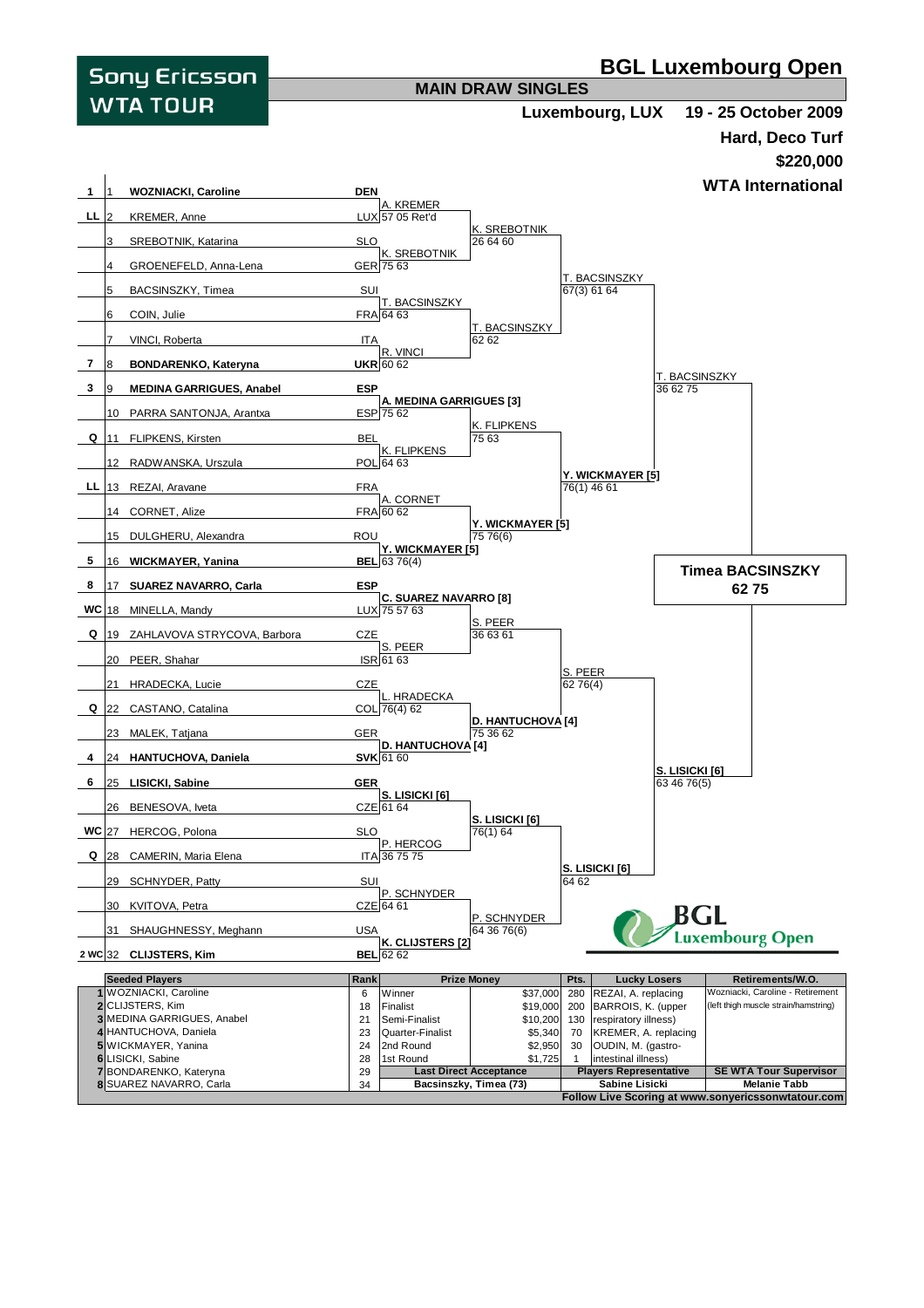

|                                                    | <b>Seeded Players</b>                           | <b>Rank</b> | <b>Prize Money (Per Team)</b> |          | Pts.                         | <b>Alternates</b>        | Retirements/W.O.                         |
|----------------------------------------------------|-------------------------------------------------|-------------|-------------------------------|----------|------------------------------|--------------------------|------------------------------------------|
|                                                    | 1 GROENEFELD, Anna-Lena / SCHNYDER, Patty       | 47          | Winner                        | \$11,000 | 280                          | BACSINSZKY/HERCOG        |                                          |
|                                                    | 2 BENESOVA, Iveta / ZAHLAVOVA STRYCOVA, Barbora | 73          | Finalist                      | \$5,750  | 200                          | replacing BARROIS/       |                                          |
|                                                    | 3 JANS, Klaudia / ROSOLSKA, Alicja              | 101         | Semi-Finalist                 | \$3,100  | 130                          | <b>IKLEMENSCHITS</b>     |                                          |
|                                                    | 4 HLAVACKOVA, Andrea / HRADECKA, Lucie          | 107         | <b>Quarter-Finalist</b>       | \$1,650  | 70                           | (upper respiratory       |                                          |
|                                                    |                                                 |             | <b>First Round</b>            | \$860    |                              | <b>illness Barrois</b> ) |                                          |
|                                                    |                                                 |             |                               |          |                              |                          |                                          |
|                                                    |                                                 |             | <b>Last Direct Acceptance</b> |          | <b>Player Representative</b> |                          | <b>Sony Ericsson WTA Tour Supervisor</b> |
|                                                    |                                                 |             | Lefevre/Vedy (207)            |          | <b>Melanie Oudin</b>         |                          | <b>Melanie Tabb</b>                      |
| Follow Live Scoring at www.sonyericssonwtatour.com |                                                 |             |                               |          |                              |                          |                                          |